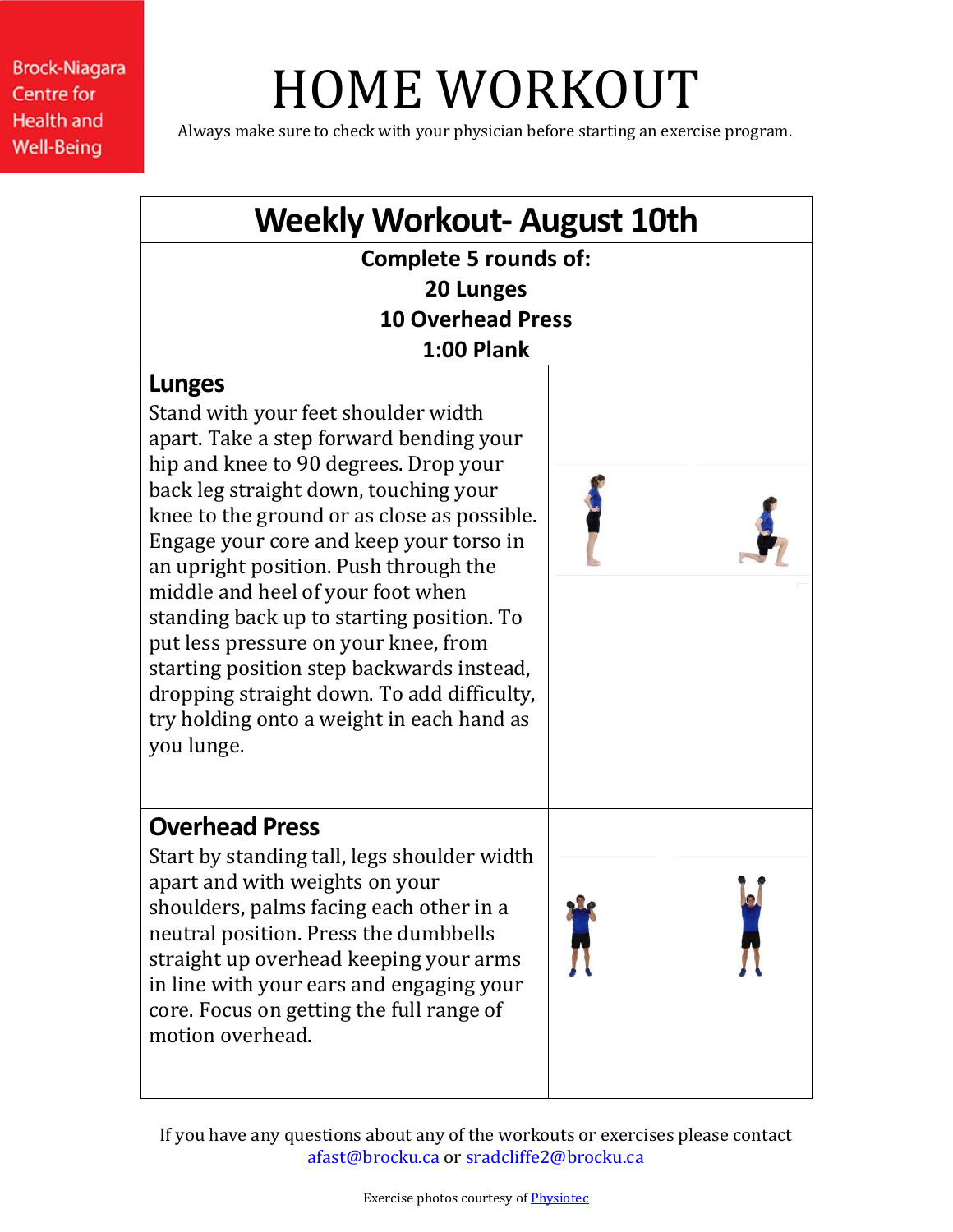**Brock-Niagara Centre for Health and Well-Being** 

## HOME WORKOUT

Always make sure to check with your physician before starting an exercise program.

## **Plank**

Start up on your hands or forearms shoulder width apart with your feet back so your body is in a straight line. Keep your back flat and try to prevent your hips from dropping down. Tighten your core and imagine bringing your bellybutton to your spine and hold this position.

To modify, you can drop your knees to the ground, lean against a wall, table or chair while still maintaining a straight line for body position. Make sure if you lean against something it is in a secure position and will not move.



If you have any questions about any of the workouts or exercises please contact [afast@brocku.ca](mailto:afast@brocku.ca) or [sradcliffe2@brocku.ca](mailto:sradcliffe2@brocku.ca)